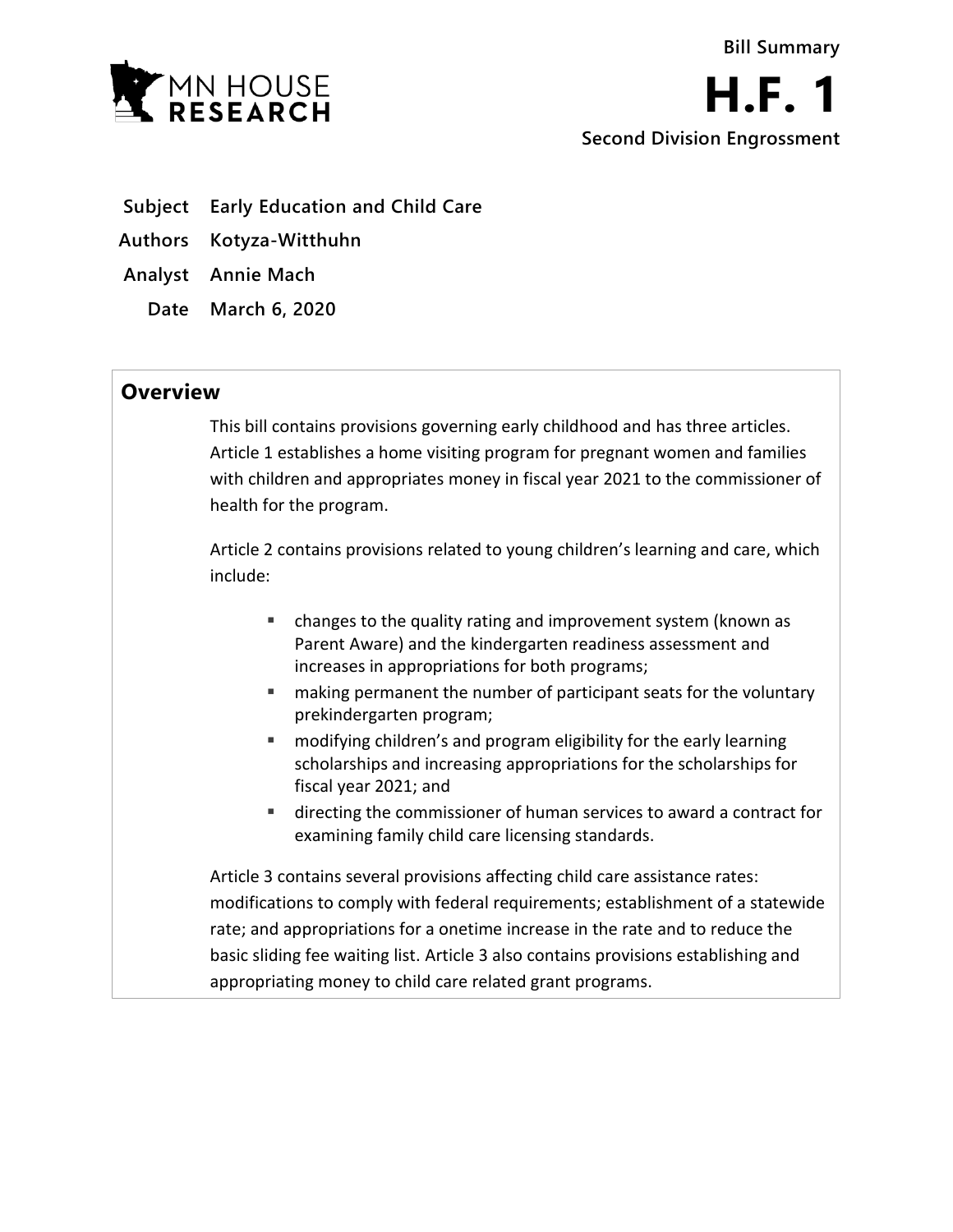# **Article 1: Home Visiting**

### **Section Description**

### $\mathbf{1}$ **Home visiting program for pregnant women and families with young children.** Creates § 145.87.

**Subd. 1. Definitions.** Defines terms for this section: evidence-based home visiting program, evidence-informed home visiting program, and health equity.

**Subd. 2. Grants for home visiting programs.** Directs the commissioner of health to award grants to community health boards, nonprofit organizations, and tribal nations to start up or expand home visiting programs serving pregnant women and families with young children. The programs must support voluntary home visits by early childhood or health professionals. Grant funds must be used for evidence-based home visiting programs that address health equity, or evidenceinformed home visiting programs that address health equity. Requires these programs to serve families or pregnant women who are high risk or have high needs.

**Subd. 3. Grant prioritization.** Directs the commissioner to give priority in awarding grants to programs seeking to expand home visiting services with community or regional partnerships. Requires at least 75 percent of grant funds to be allocated to evidence-based programs and up to 25 percent to be allocated to evidence-informed programs.

**Subd. 4. No supplanting of existing funds.** Requires funds distributed under this section to supplement, and not replace, existing funding for evidence-based or evidence-informed home visiting programs.

**Subd. 5. Administrative costs.** Allows the commissioner to use up to 10 percent of the annual appropriation for training and technical assistance and to administer and evaluate the program, and allows the commissioner to contract for training, capacity-building, technical assistance, and evaluation support.

**Subd. 6. Use of state general fund appropriations.** Requires appropriations dedicated to starting up or expanding evidence-based home visiting programs to be used according to § 145.87 for grants awarded on or after July 1, 2020. Provides that this section does not govern grant awards of federal funds for home visiting programs or grant awards of state funds dedicated to nurse-family partnership home visiting programs.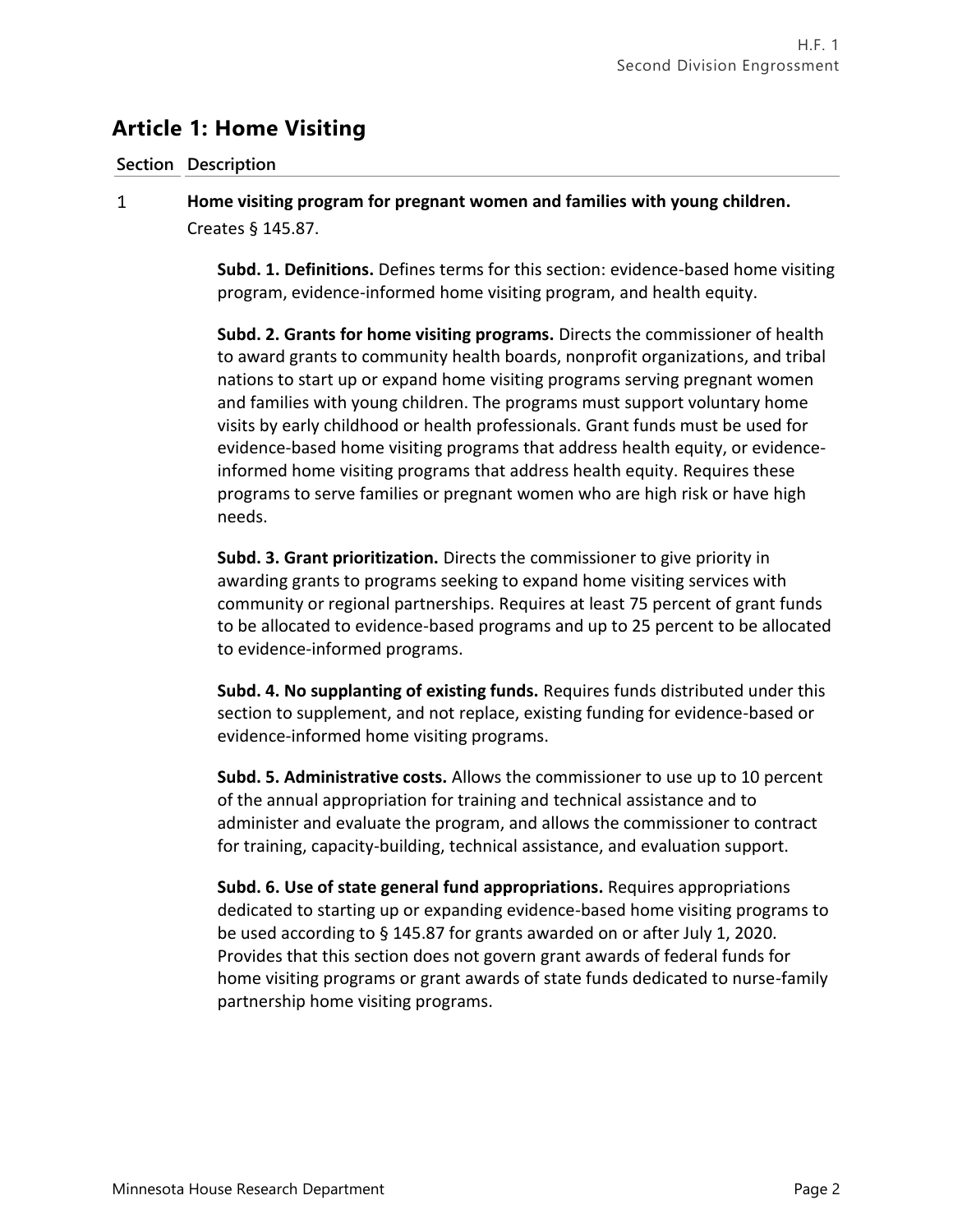### $\overline{2}$ **Appropriation; home visiting grants.**

Appropriates \$30 million in fiscal year 2021 from the general fund to the commissioner of health for the home visiting program for pregnant women and families. This is a onetime appropriation available until June 30, 2022.

# **Article 2: Early Learning and Care**

**Section Description**

### $\mathbf{1}$ **Quality rating and improvement system (QRIS).**

Amends § 124D.142. Reorganizes the section by adding subdivisions and deletes obsolete paragraphs.

**Subd. 3. Evaluation.** Directs the commissioner of human services to arrange by February 1, 2021, an independent evaluation of the QRIS's effectiveness and impact on specified outcomes. Requires the evaluation to be performed by a staff member from another agency or a consultant. Each evaluation must meet the specified minimum criteria. Evaluation findings and the commissioner's recommendations for revisions and potential future evaluations must be reported to the chairs and ranking members of the legislative committees with jurisdiction over early learning and child care by December 31, 2023.

### $\overline{2}$ **Participation limits.**

Amends § 124D.151, subdivision 6. Sets the combined count of participants for voluntary prekindergarten and school readiness plus at 7,160 annually on an ongoing basis. Under current law, the total number of participants is set to drop from 7,160 in fiscal year 2021 to 3,160 starting in fiscal year 2022.

### $\overline{3}$ **Kindergarten readiness assessment.**

Amends § 124D.162.

**Subd. 1. Implementation.** Requires the commissioner of education to implement a kindergarten readiness assessment to incoming kindergartners. Under current law, the commissioner is permitted, but not required, to implement a kindergarten readiness assessment.

**Subd. 2. Assessment development.** Directs the commissioner to provide school districts and charter schools with a process for measuring kindergarten readiness and to provide measurement tools that meet specified criteria for district and charter school use.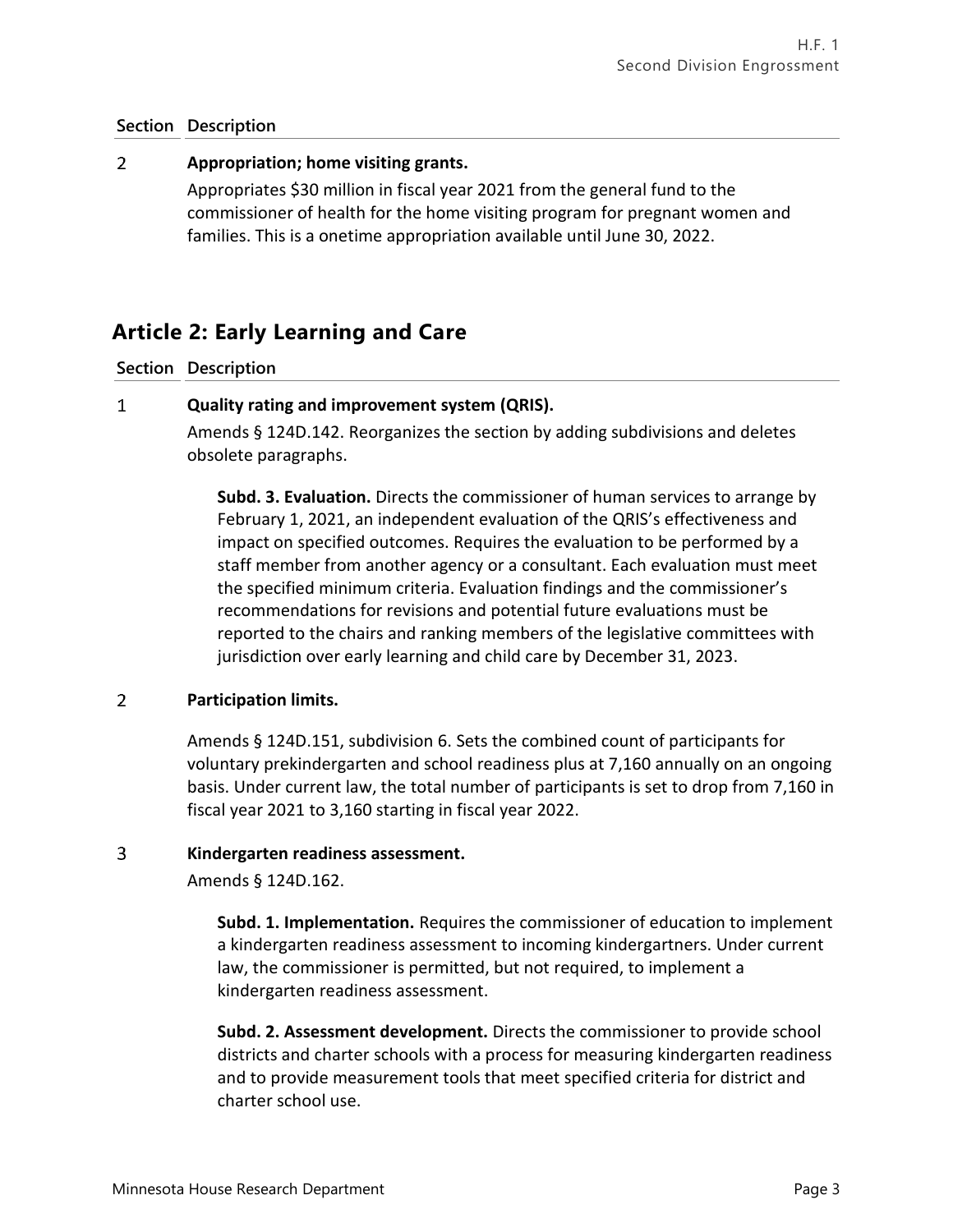**Subd. 3. Reporting.** Requires that every district and charter school use the commissioner-provided process beginning in the 2021-2022 school year and directs every district and charter school to report kindergarten readiness results to MDE in the form and manner prescribed by the commissioner. Directs the commissioner to publicly report the kindergarten readiness results.

**Subd. 4. Longitudinal data system.** Requires the commissioner to integrate kindergarten readiness data into the statewide longitudinal educational data systems.

### $\overline{4}$ **Family eligibility.**

Amends § 124D.165, subdivision 2. Lowers the scholarship age eligibility to require that a recipient is from birth through age three, except for:

- 1) a sibling of a scholarship recipient, who can be through age four;
- 2) a child not yet age five participating in a Pathway II program; and
- 3) a recipient who had previously received a scholarship (until the child is eligible for kindergarten).

Under current law, a recipient must be three or four years old (with some exceptions).

### 5 **Early childhood program eligibility.**

Amends § 124D.165, subdivision 4. Extends the deadline by which early childhood programs must have three- or four-star Parent Aware ratings to accept early learning scholarships. The deadline is extended from July 1, 2020, to such time when 40 percent of programs eligible to receive a Parent Aware rating have received a rating.

#### 6 **Pupil unit.**

Amends § 126C.05, subdivision 1. Removes the sunset on the formula for calculating pupils under the school readiness plus program to conform to the change made in Minnesota Statutes, § 124D.151, subdivision 6 that sets the count of participants for voluntary prekindergarten and school readiness plus at 7,160 on an ongoing basis.

### $\overline{7}$ **Appropriation; early learning scholarships.**

Adds \$190 million to the existing fiscal year 2021 appropriation for early learning scholarships. Sets the base for each of fiscal years 2022 and 2023 at \$70,709,000.

#### 8 **Appropriation; kindergarten readiness assessment.**

Adds \$2.412 million to the existing fiscal year 2021 appropriation for the kindergarten readiness assessment. Sets the base for each of fiscal years 2022 and 2023 at \$2 million.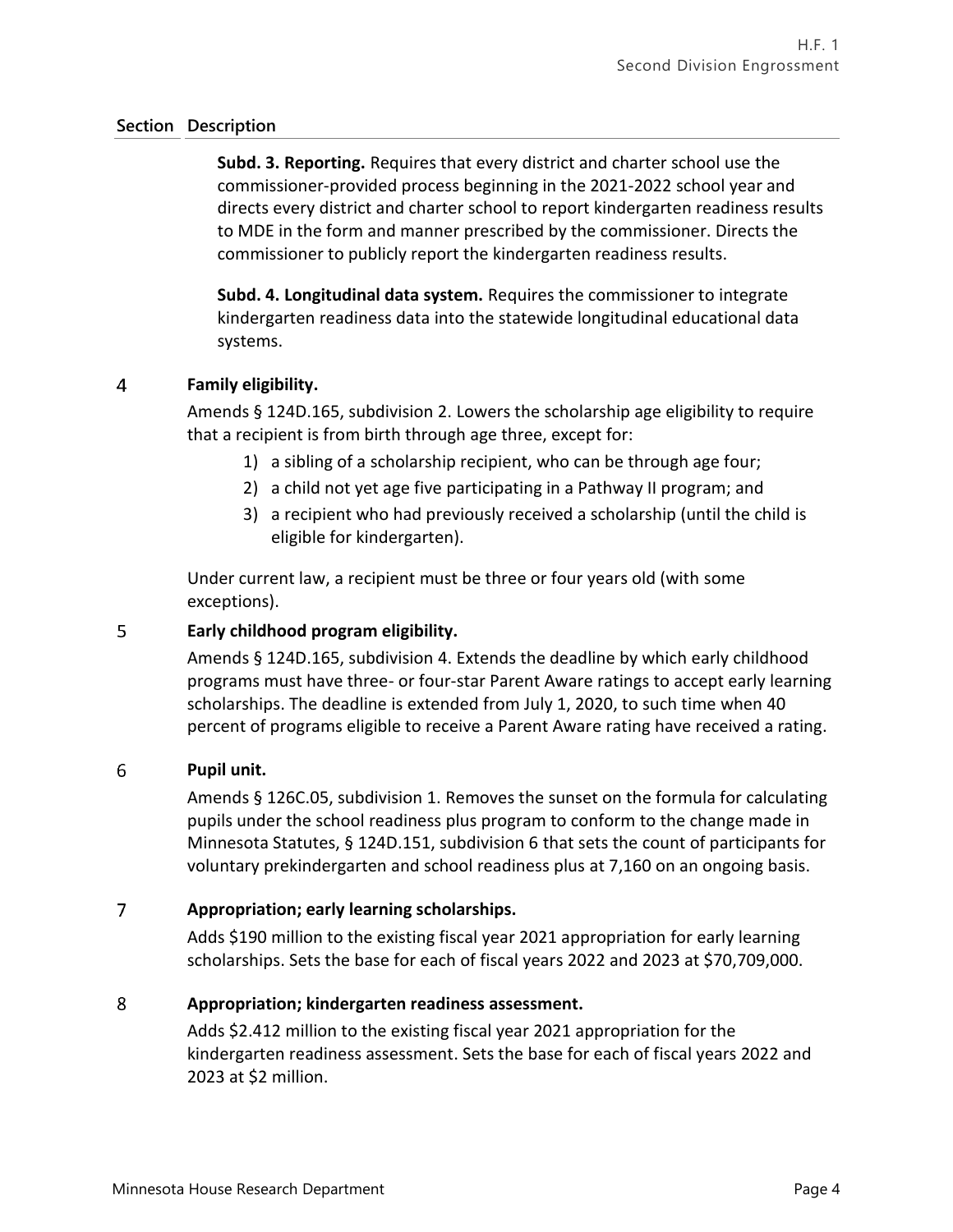### 9 **Appropriation; quality rating and improvement system (QRIS)**

Adds \$1.65 million to the fiscal year 2021 appropriation for the QRIS. Sets the base for each of fiscal years 2022 and 2023 at \$1.75 million.

#### 10 **Family child care regulation modernization.**

Paragraph (a) directs the commissioner of human services to contract with an organization or consultant to conduct the work outlined in this section. If practicable, the commissioner must contract with the National Association for Regulatory Administration.

Paragraph (b) requires the contractor to develop a proposal for a risk-based model for monitoring compliance with family child care licensing standards that meets the specifications of the paragraph.

Paragraph (c) directs the contractor to develop and implement a stakeholder engagement process that solicits input about appropriate: (1) licensing standards; (2) tiers for violations of the standards; and (3) licensing sanctions for each tier.

Paragraph (d) directs the contractor to solicit input about which family child care providers should be eligible for abbreviated inspections that predict compliance with other licensing standards for licensed family child care providers.

Paragraph (e) directs the commissioner to submit a report and proposed legislation for implementing the new licensing model no later than February 1, 2023, to the chairs and ranking minority of legislative committees with jurisdiction over child care regulation.

### 11 **Appropriation; family child care regulation modernization.**

Appropriates \$1,500,000 in fiscal year 2021 from the general fund to the commissioner of human services for the family child care regulation modernization project. This is a onetime appropriation.

# **Article 3: Child Care Availability**

## **Section Description**

#### $\mathbf{1}$ **Child care rate.**

Amends § 119B.13, subdivision 1. Sets child care assistance maximum rates:

 $\blacksquare$  for family child care, the maximum rates are equal to the 25<sup>th</sup> percentile of the market rate in the county or county price cluster with the highest cost 25th percentile in the most recent child care provider rate survey; and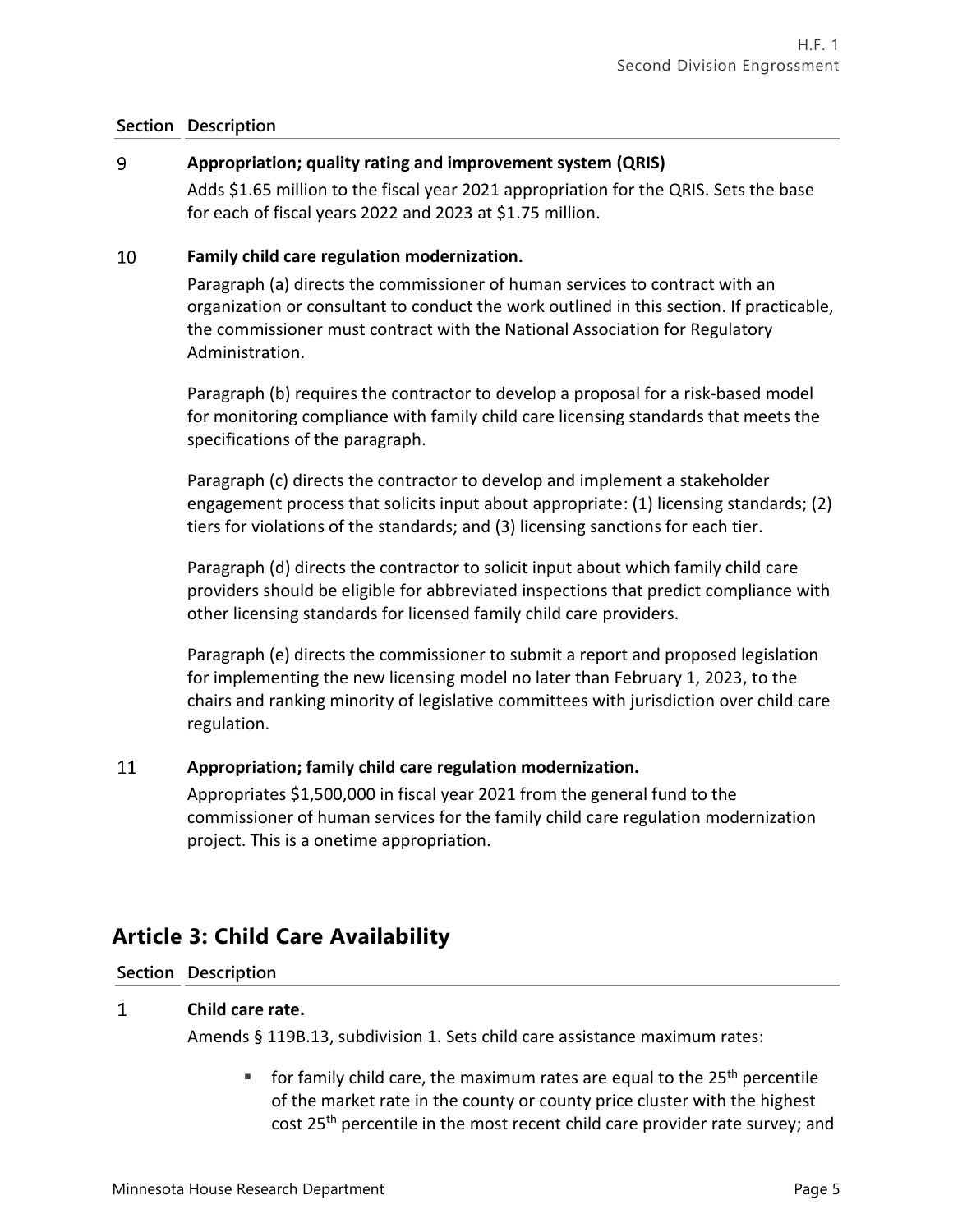$\blacksquare$  for child care centers, the maximum rates are equal to the 25<sup>th</sup> percentile of the market rate in the most recent child care provider rate survey.

Under current law, the maximum rates for both family child care and child care centers are based on the 2011 child care provider rate survey, and the rates vary by county or county price cluster.

Sets the maximum registration fee paid under child care assistance to be the greater of: (1) the  $25<sup>th</sup>$  percentile of the market rate in the county or county price cluster with the highest cost 25<sup>th</sup> percentile in the most recent child care provider rate survey; or (2) the registration fee in effect at the time of the update. Provides that maximum registration fees must be set for licensed family child care and for child care centers. Under current law, the maximum registration fees are those that were in effect on January 1, 2013.

### $\overline{2}$ **Retaining early educators through attaining incentives now (REETAIN) grant program.**

Creates § 119B.195.

**Subd. 1 Establishment; purpose.** Establishes the REETAIN grant program to provide competitive grants to incentivize well-trained child care professionals to stay in the workforce to create more consistent care for children over time.

**Subd. 2. Administration.** Requires the commissioner of human services to administer the REETAIN grant program through a grant to a nonprofit organization. Allows up to 10 percent of grant funds to be used for administration of the program.

**Subd. 3. Application.** Requires applicants to apply for the grant program on the forms and according to the timelines established by the commissioner.

**Subd. 4. Eligibility.** Lists grant applicant eligibility requirements.

**Subd. 5. Grant awards.** Requires grants to be made annually. Allows grant funds to be used for program supplies, training, or personal expenses.

**Subd. 6. Report.** Beginning January 1, 2022, requires the commissioner to report annually to the legislature by January 1 on the number of grants awarded and program outcomes.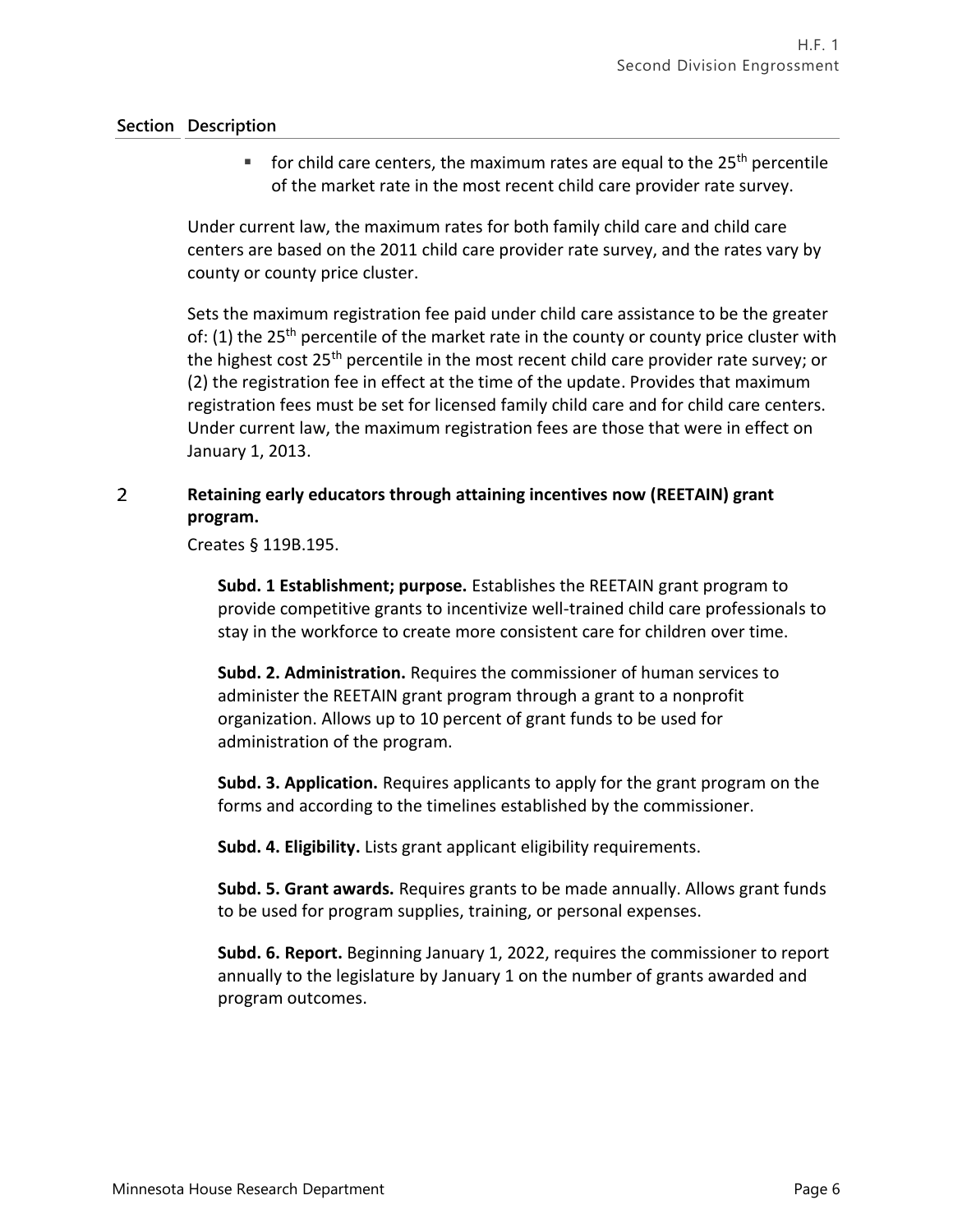### $\overline{3}$ **Program components.**

Amends § 136A.128, subdivision 2. Increases the tuition scholarships available under the TEACH grant program from \$5,000 per year to \$10,000 per year and increases the minimum education incentives from \$100 to \$250 for participants in the tuition scholarship program if they complete a year of working in the early care and education field. Adds that applicants may be employed by a public prekindergarten program, modifies the amount scholarship recipients must contribute from 10 percent to at least 10 percent of the total scholarship, and decreases the amount their employer must contribute from 10 percent to at least 5 percent of the total scholarship.

#### 4 **Administration.**

Amends § 136A.128, subdivision 4. Increases the amount a nonprofit organization that receives a TEACH grant may use to administer the program from 5 percent to 10 percent of the grant amount.

### 5 **Family, friend, and neighbor (FFN) grant program.**

**Subd. 1. Establishment.** Directs the commissioner of health to make grants available to fund (1) community health boards, local or regional libraries, community-based organizations, nonprofit organizations, and Indian tribes working with FFN caregivers and (2) community-based partnerships to implement early literacy programs.

**Subd. 2. Grants to work with FFN caregivers.** Identifies the activities for which community health boards, local or regional libraries, community-based organizations, nonprofit organizations, and Indian tribes working with FFN caregivers may use the awarded grants.

**Subd. 3. Grants for early literacy programs.** Provides that grants awarded under this subdivision must be used to fund existing or new partnerships between community health boards, local or regional library systems, community-based organizations, nonprofit organizations, or Indian tribes to implement early literacy programs in low-income communities, including tribal communities.

**Subd. 4. Grant awards.** Provides that eligible entities may apply for grants in a form and manner prescribed by the commissioner.

**Subd. 5. Evaluation.** Directs the commissioner to evaluate the impacts of the grants on children's school readiness, including, but not limited to, social emotional learning indicators, and submit a written report by February 1, 2022, to the legislative committees with jurisdiction over health and human services and education finance.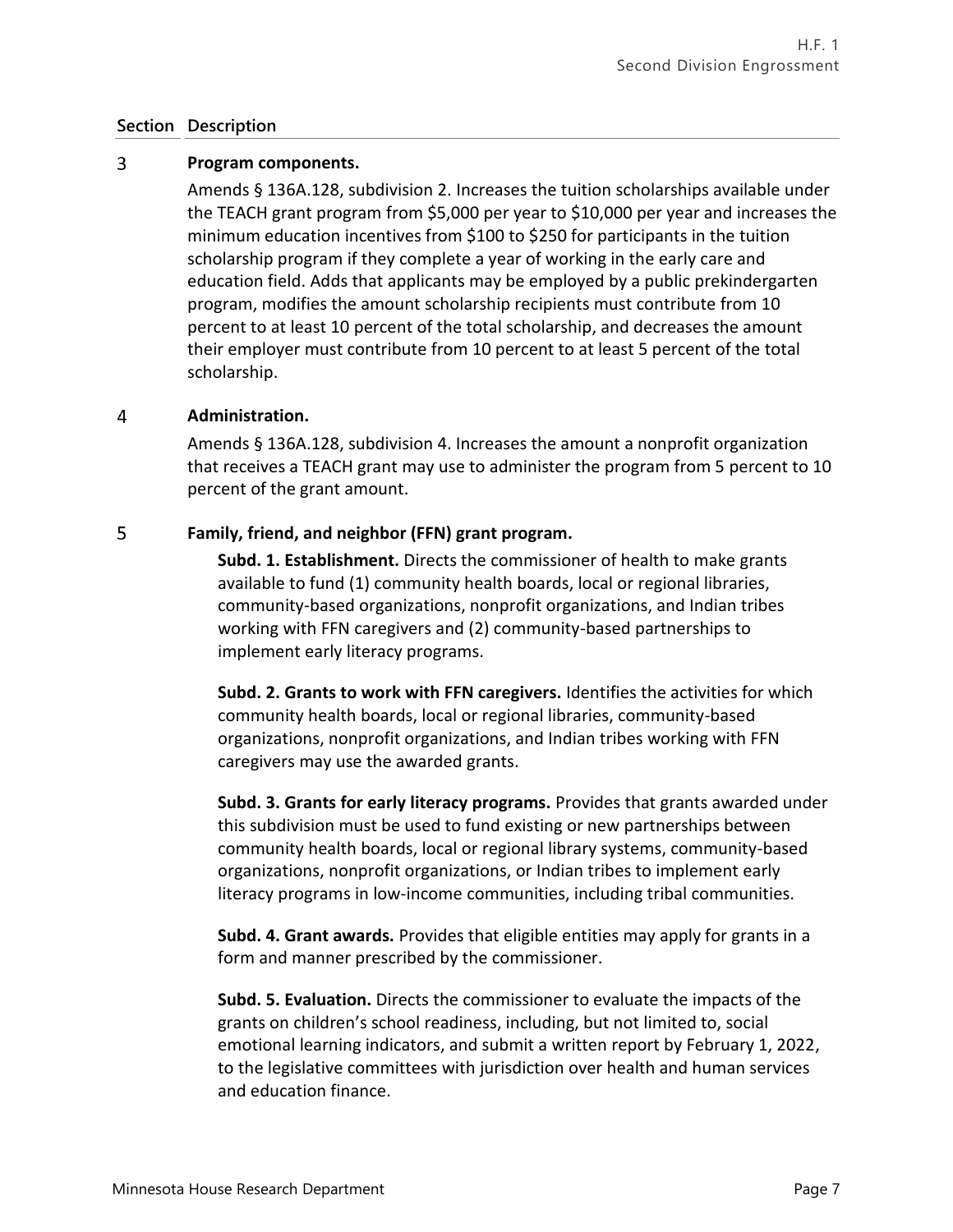### 6 **First Children's Finance child care site assistance.**

Directs the commissioner of human services to provide grants to First Children's Finance for loans related to improving or planning, designing, and constructing child care or early childhood education sites. Requires First Children's Finance by September 30, 2021, and September 30, 2022, to report to the commissioner the purposes for which the funds were used during the past fiscal year and submit to the commissioner an independent audit for each fiscal year in which grants are received.

### $\overline{7}$ **Appropriation; First Children's Finance.**

Appropriates \$3 million in fiscal year 2021 from the general fund to the commissioner of human services for a grant to First Children's Finance. This is a onetime appropriation.

#### 8 **Appropriation; family, friend, and neighbor (FFN) grant.**

Appropriates \$1 million in fiscal year 2021 from the general fund to the commissioner of health for purposes of awarding FFN grants. This is a onetime appropriation available until June 30, 2022.

### 9 **Appropriation; child care programs.**

**Subd. 1. Basic sliding fee waiting list allocation.** Appropriates \$20 million in fiscal year 2021 from the general fund to the commissioner of human services to reduce the basic sliding fee program waiting list. This is a onetime appropriation.

**Subd. 2. Child care rates.** Appropriates \$170 million in fiscal year 2021 from the general fund to the commissioner of human services to increase child care rates under Minnesota Statutes, section 119B.13. To determine the increased rates, the commissioner must utilize the most recent child care market rate survey and set the rate percentile no higher than the  $75<sup>th</sup>$  percentile of the most recent market rate survey. This is a onetime appropriation that must be used until expended to increase the child care rates as directed in the subdivision, but at no time may the child care rates exceed the 75<sup>th</sup> percentile of the most recent market rate survey. The rate returns to the rate determined under Minnesota Statutes, section 119B.13 when the \$170 million is expended.